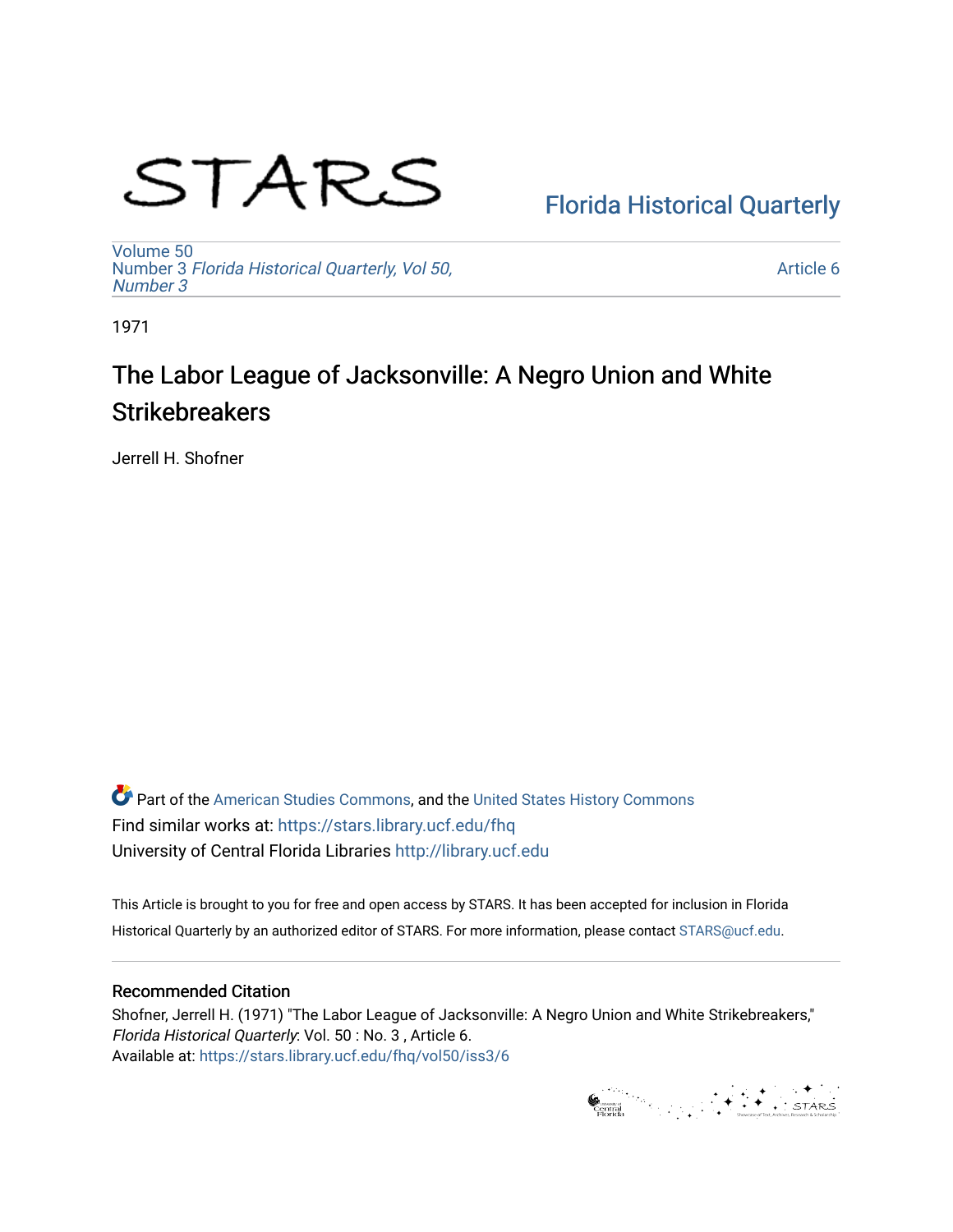### **THE LABOR LEAGUE OF JACKSONVILLE: A NEGRO UNION AND WHITE STRIKEBREAKERS**

*by* JERRELL H. SHOFNER\*

A FTER THE CIVIL WAR the Florida lumber industry quickly recovered and expanded until it became a major factor in FTER THE CIVIL WAR the Florida lumber industry quickly the state's economy. Yellow pine lumber and heavy timber was being shipped from Florida to domestic, European, and Latin American ports in large quantities by 1873. In that year twenty sawmills near Jacksonville employed hundreds of laborers. Lumber was surpassed only by tourism in relative importance to the city's economy. City leaders were predicting prosperity and growth on the basis of an expanding lumber industry and tourist trade. In April, 6,660,000 superficial feet of lumber was loaded on schooners and a few steamers at the Jacksonville docks. About one-fifth of it went to foreign ports.<sup>1</sup> Because of the city's rapid growth, contractors also constituted a major market for Florida's lumber.<sup>2</sup> City and county taxes were high, however, and the tourist trade tended to drive living costs higher in Jacksonville than in other parts of the state.<sup>3</sup>

The Florida lumber mills paid better wages than the state's agricultural employers, but not enough to offset the frequent layoffs and the higher cost of living around the port city. Hours were long when the mills were operating and workers received no compensation during the frequent idle periods. Because of the open power saws and somewhat unreliable steam boilers, the work was hazardous. Although there were both black and white laborers, most of the skilled jobs were filled by whites and nearly all of the unskilled workers were Negroes. Blacks constituted a large majority of the entire work force.

Mr. Shofner is associate professor of history, Florida State University.

<sup>1.</sup> Jacksonville *Tri-Weekly Republican,* April 15, 1873; Tallahassee *Weekly Floridian,* May 13, 1873.

<sup>2.</sup> *Savannah Morning News,* July 31, 1873. 3. Jacksonville *Florida News,* May 4, 1873; Tallahassee *Weekly Floridian,* March 25, 1873; William Watts to Menefie Huston, March 20, 1874, Menefie Huston Papers, P. K. Yonge Library of Florida History, University of Florida, Gainesville.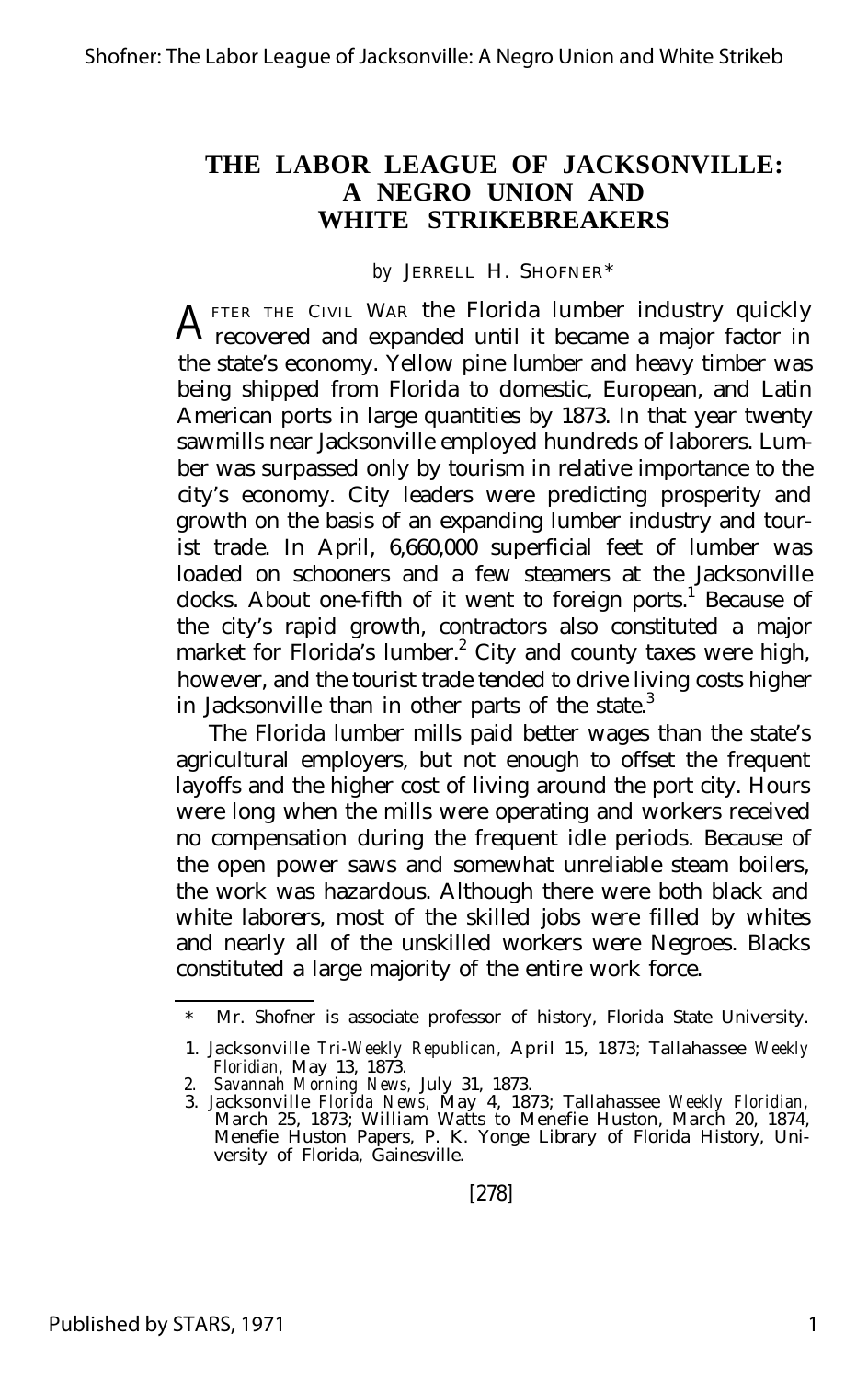#### THE LABOR LEAGUE OF JACKSONVILLE 279

National labor organizing efforts and a series of Negro conventions in the late 1860s had attracted considerable attention from Florida Negro leaders. Partially political in nature and purpose, the conventions were concerned with improvement of labor conditions through collective action. Reluctance of white labor unions to accept blacks was duly noted, and Negro leaders realized that separate organizations were necessary. Black Floridians agreed with this policy and urged collective action for the economic advancement of their race. They were most successful in organizing stevedores and other workers in and around the port towns and least successful in the agricultural areas. The mill workers around Jacksonville formed the Labor League in the early 1870s to promote their mutual interest by common action.<sup>4</sup>

Unable to sustain themselves on the wages prevailing at Jacksonville in 1873 and dissatisfied by the long hours and hazardous working conditions, the Labor League members decided on an action program to redress "relations now existing between capital and labor in this vicinty" which they believed to be "unequally and unjustly balanced." Inadequate compensation and hours too long to "allow the laborer that recreation and rest the laws of his nature demand" were major causes for complaint. At a much publicized meeting, the League voted to demand a minimum wage of \$1.50 a day for unskilled labor, and a ten-hour day as a normal working day, and to do everything in its power to establish these standards in Duval County.<sup>5</sup> An executive committee was appointed to meet with mill owners and try to negotiate satisfactory arrangements.

In reporting the meeting and its resolutions, the conservative Tallahassee *Floridian* commented that "capital will be able to hold its own in this country for many a day yet. And shall we say that it ought to be otherwise?"<sup>6</sup> Mill owners insisted that the laborers' demands were unjustified. No one averaged ten hours a day, they argued; even though the work day began at six o'clock in the morning and lasted until nearly sunset, there was ample time for rest during the dinner hour and the almost

<sup>4.</sup> Charles H. Wesley, *Negro Labor in the United States, 1850-1925* (New York, 1927), 161-87; Washington *New National Era,* January 13, 1870.

<sup>5.</sup> Tallahassee *Weekly Floridian,* May 27, 1873.

<sup>6</sup> . *Ibid.*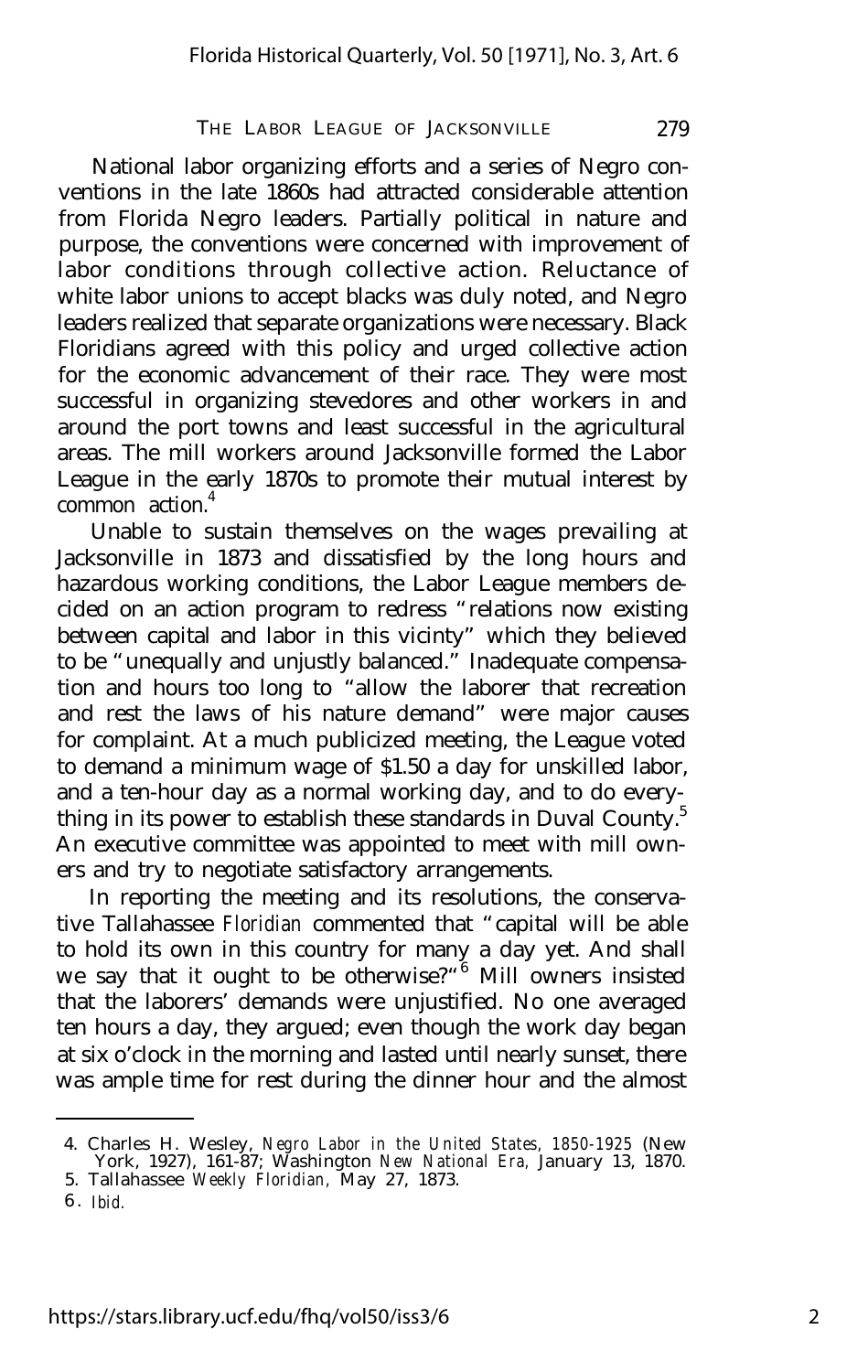#### 280 FLORIDA HISTORICAL QUARTERLY

daily changes of saws. The *Floridian* also pointed out that the "utility of strikes is doubtful. It is easy to replace mill workers whose skills are not advanced."<sup>7</sup>

Despite the explanations and warnings, nearly all of the black mill workers walked off their jobs when the employers refused to accept the Labor League's demands. By June 7, 1873, seventeen mills were idle and three remained open only with difficulty. One was using a small crew to complete an important order, one had a mixed crew at nearly full strength, and the other was operating with an all-white force.<sup>8</sup>

Picket lines were set up and excitement reached a high pitch in the town, but strike leaders cautioned their followers against violence. Several mill operators, nevertheless, called for police protection for workers who desired to cross the lines. City officials complied. The picket lines were only partially successful and, as the strike dragged on for several days, there were a few attempts to coerce workers who refused to support the strike. Several strikers were arrested for attacking a man and his family and damaging their home because he continued to work. They were brought to trial but acquitted of all charges by a mixed jury.<sup>9</sup>

Like most unions all over the country at the time, the Labor League had no strike fund and its members were unable to subsist long without employment. Many of them found jobs in the woods cutting railroad ties while others sought work in Fernandina where labor was needed. Because there was a backlog of lumber already awaiting shipment when the strike began, the dock workers remained busy loading schooners as they arrived. Meanwhile, the mill owners were hiring white laborers to replace the striking Negroes.<sup>10</sup>

By late June the strike was generally recognized as a failure. Most of the leaders had left Jacksonville and sought employment elsewhere, and most of the mills were back in operation. Gradually the strikers drifted back to work at the former pay rates and hours. But many were turned away because their jobs

<sup>7.</sup> *Ibid.* 8. Savannah *Morning News,* June 3, 1873; Tallahassee *Weekly Floridian,* June 3, 10, 1873.

<sup>9.</sup> Savannah *Morning News,* June 27, 1873.

<sup>10.</sup> Tallahassee *Weekly Floridian,* June 10, 1873.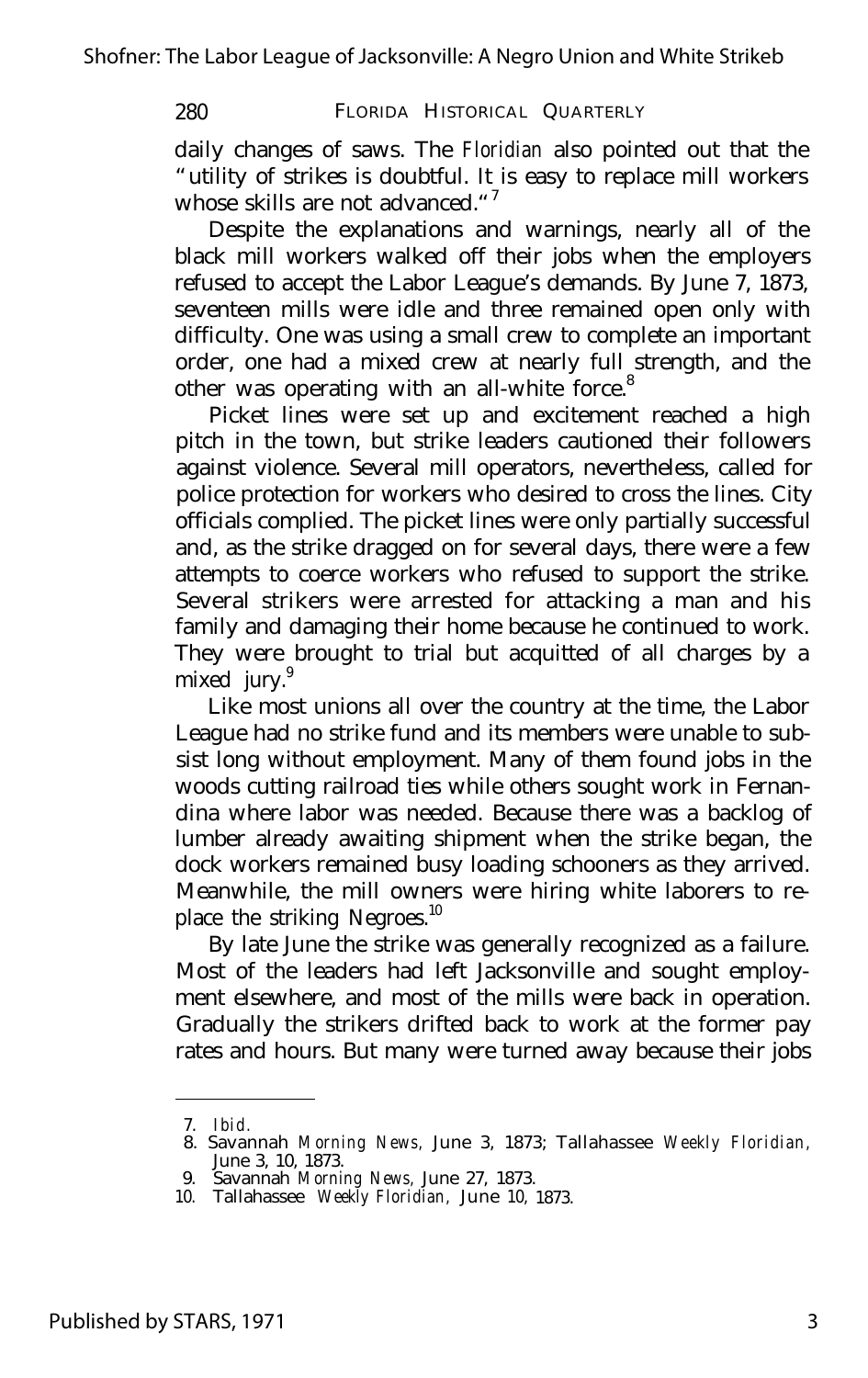THE LABOR LEAGUE OF JACKSONVILLE 281

had been filled by both black and white strikebreakers during their absence.<sup>11</sup>

Comparatively little acrimony and violence accompanied the strike. The mill operators and the conservative press opposed it, but the latter repeatedly acknowledged the laborers' right to reasonable compensation. At the same time, strike leaders were careful to avoid violence against those who refused to respect the picket lines. The strike failed because there were many able men willing to fill the jobs which required little training to perform. There was little awareness in post-Civil War Florida of a rigid division of society between capitalists and laborers. The division along racial lines was much more prominent. Whites who heeded work had little regard for the Labor League which was composed of Negroes. But, blacks also violated the picket lines because of economic need as well as a disregard for the labor organization and its use of the strike to enforce its demands. Within a few months most of the mills were idled by the Panic of 1873 and ensuing depression which reduced demands for Florida lumber for a while. After that happened, people were happy to accept jobs at any wage and the Labor League was unable to continue.<sup>12</sup>

Despite its failure to achieve immediate goals, the Labor League strike of 1873 is still significant. It was undertaken by an organization of recently freed blacks who joined together at considerable economic risk to improve their situation by a method which was only beginning to be used by laborers caught up in industrial changes all over the United States. Laborers were having little success anywhere at the time and 1873 was an especially bad year for organized labor in the country. And, probably because Negroes were still able to vote, the strike attracted attention in the Florida legislature. An 1875 enactment declared that ten hours was to be regarded as a normal working day unless there was a specific contractual agreement

<sup>11.</sup> Fernandina *Observer,* June 28, 1873; Tallahassee *Weekly Floridian,* July 1, 1873; Savannah *Morning News,* June 27, 1873.

<sup>12.</sup> J. C. Greeley to H. S. Sanford, October 15, 1873, microfilm of Henry S. Sanford Papers, P. K. Yonge Library of Florida History; Aaron Marvin to Edward M. L'Engle, November 17, 1873, Edward M. L'Engle Papers, Southern Historical Collection, University of North Carolina at Chapel Hill: Tallahassee *Weekly Floridian,* September 30, 1873; St. Augustine *Examiner,* October 4, 1873; Savannah *Morning News,* July 31, 1873.